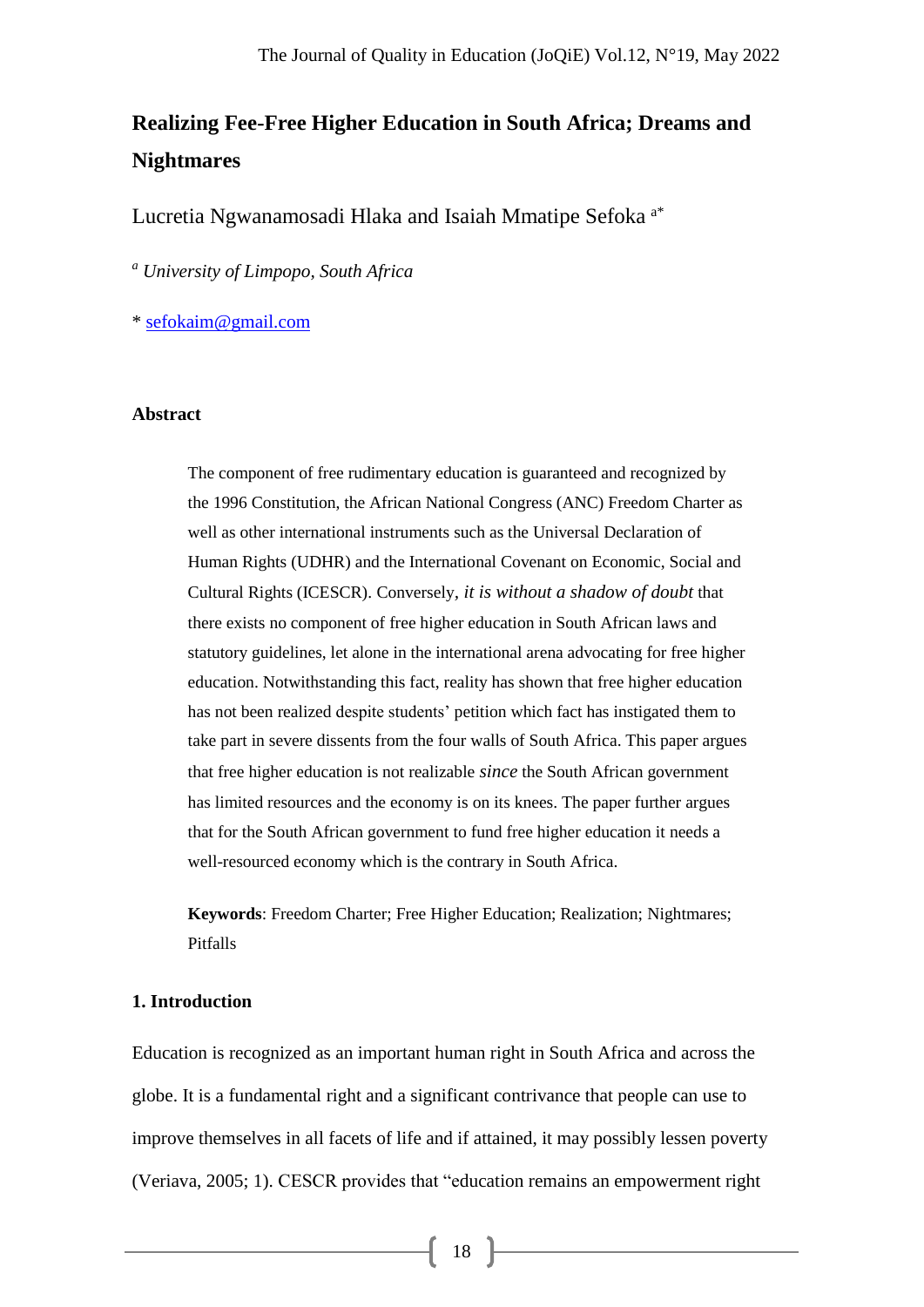which a marginalized society or a person can utilize to break out of poverty and obtain a means of survival which include meaningful participation and human development" (CESCR, 1999; Art 13 (1) para 1). According to *Section 27* "education is an important means to freeing and unlocking the potential of every individual" (*Section 27 and others v Minister of Education and Another*, 2012; 114). This paper posits that currently in many countries including South Africa, education is of seminal importance to enhance personal development and to empower youth and adults who were previously deprived of the opportunity to receive quality education. To eradicate the injustices faced in the past, laws and policies aimed at facilitating quality education and regulate relations between students and educators were passed; for instance, "the South African Schools Act 84 of 1996 (SASA) and the National Education Policy Act 27 of 1996".

The post-1994 government is committed to two goals being; the eradication of racial inequalities and to rationalize the cumbersome administrative of educational structures and a huge bureaucracy which was inherited from Apartheid system (South African Human Rights yearbook 8, 1997; 33). In addressing the inequalities, the South African government promulgated the Constitution which assures citizens the right to education. The relevant provision states:

"(1) Everyone has the right -

(a) to basic education, including adult basic education; and

(b) to further education, which the state, through reasonable measures, must make progressively available and accessible" (Constitution, 1996; sec 29 (1) (a) and (b)).

# **2. Methodology**

The authors in this study adopted a qualitative approach. In conducting this research, the authors employed search, critical analysis and application of existing literature on feefree education and its feasibility in South Africa. The study is hypothetical in nature and

 $19$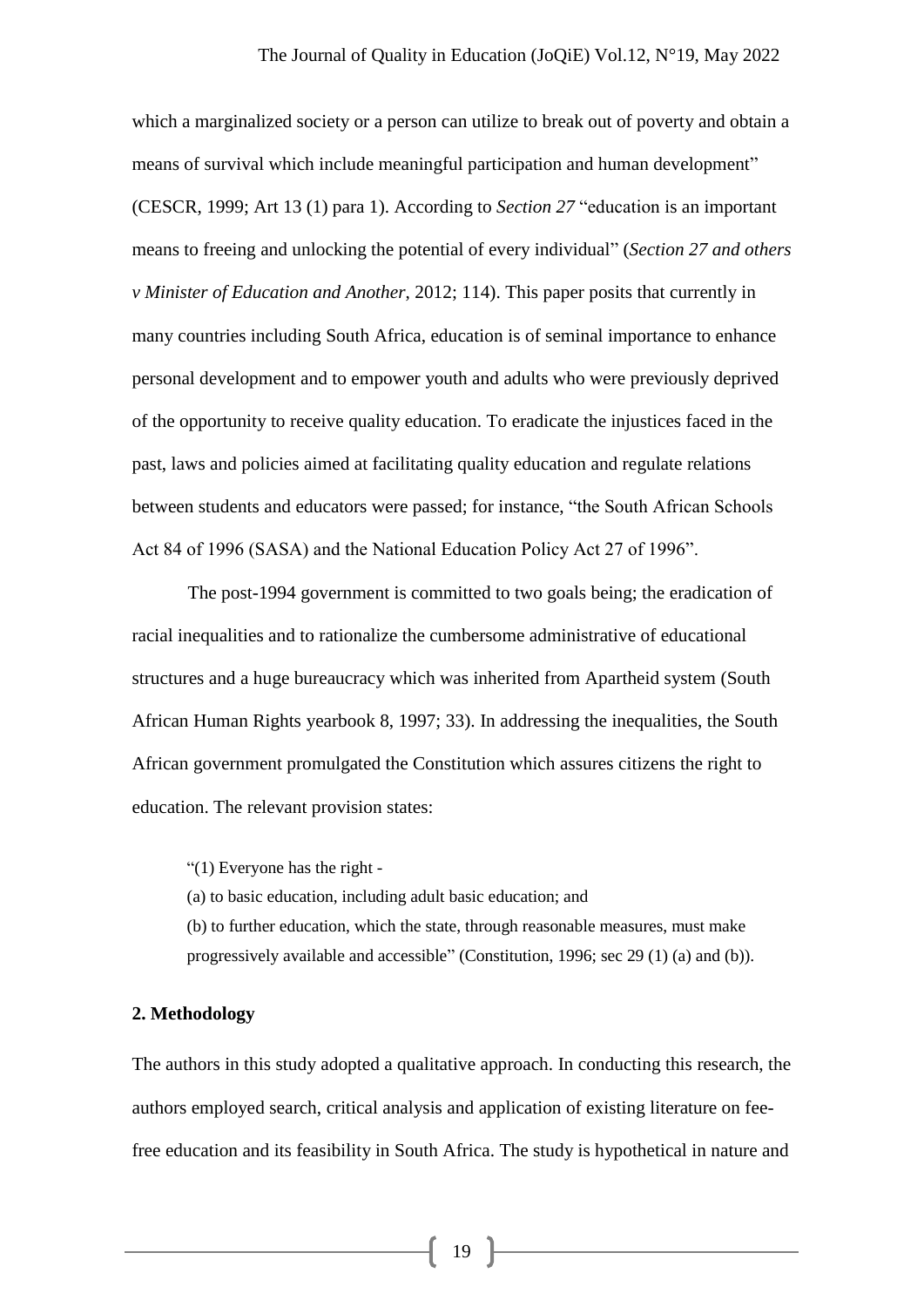as such it is principally aligned with the perusal and analysis of relevant academic literature whereas it utilises a desktop analysis of secondary materials to examine the feasibility of a fee-free higher education in South Africa.

#### **3. Historical Background**

Education was expressed and declared a fundamental right in the international arena through the UDHR (UDHR, 1948). The UDHR depicts in Article 26 that "everyone has the right to education and that education shall be free, at least in the elementary and fundamental stages". The UDHR stipulates that "technical and professional education shall be made generally available and higher education shall be equally accessible to all based on merit" (UDHR, 1948; Art 26). Following the UDHR the right to education was also attributed by other significant legislation and instruments such as the ICESCR, the SASA and Freedom Charter which were one way or another adopted into the 1996 Constitution.

In South Africa, the first moment of education came together with the foundation of colonial experience at the Cape in 1652. In 1658, Jan Van Riebeeck initiated formal school in the Cape Colony. This school was established for the children who were enslaved and brought to the Cape in the Dutch ship (Sinclair, 2014). This educational system was aimed at ushering important social, political and economic developments of the learners (Sinclair, 2014).

In 1955, the ANC Freedom Charter was released which outlined the intention of different potential political leaders which stated that "education shall be free". It further provides that "the doors of learning shall be opened to all. Education shall aim to teach the youth to love their people and their culture, to honour human brotherhood, liberty and peace. Education shall be free, compulsory, universal and equal for all children" (Freedom Charter, 1955).

20 |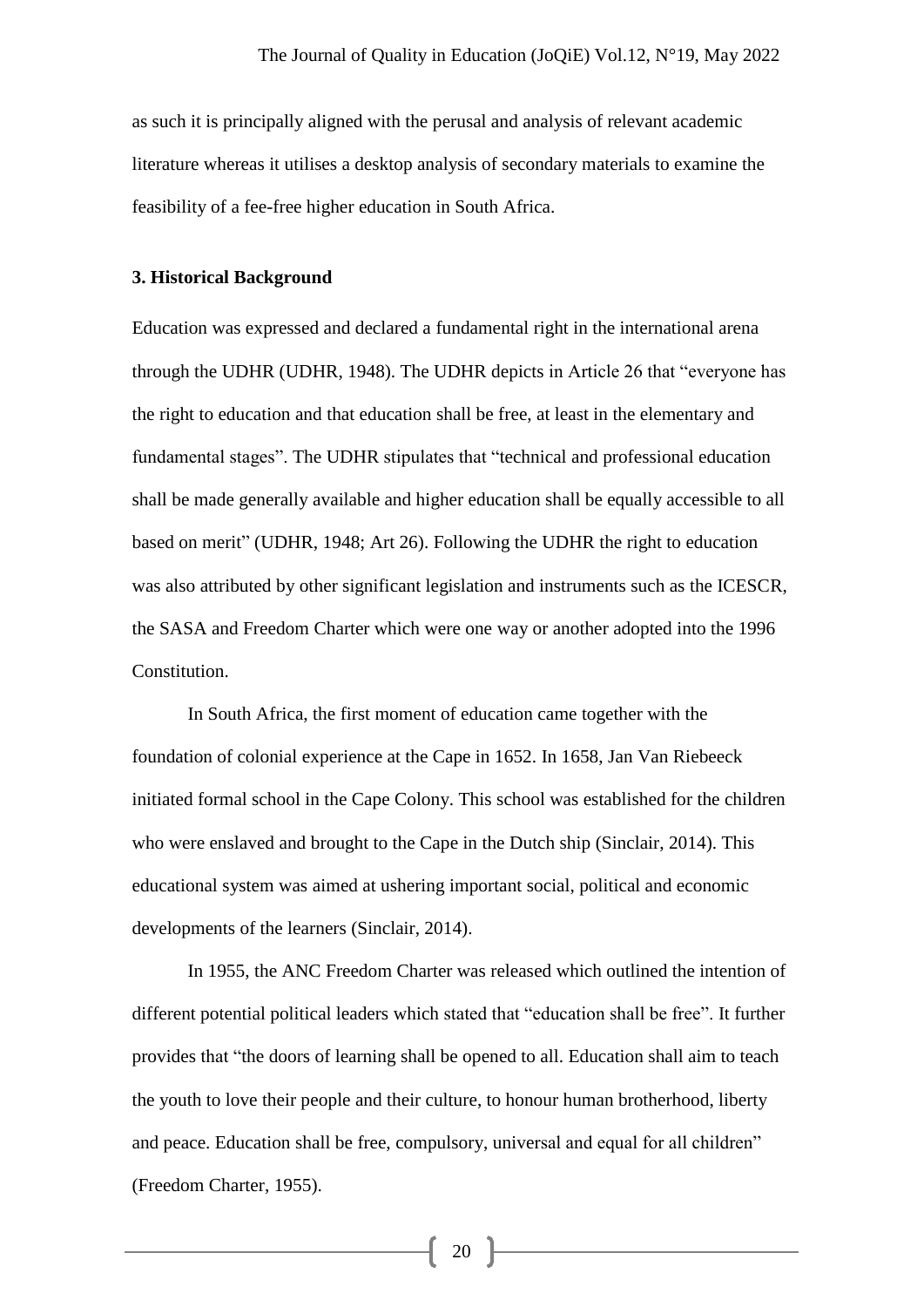# **4. Conceptual Clarification**

It is important to define some central concepts adopted in this paper to circumvent confusion and to promote mutual understanding. These conceptions and meanings are from legal writings, legislation and reports from relevant ministries, with emphasize on the subject matter. The following are some of the relevant definitions:

## *4.1 Education*

Sinclair posits that there is no single meaning of the word education (Sinclair, 2014; 3). However, Sinclair asserts that different scholars defined the word education differently. Some scholars perceive education as a prescribed schooling path or constant learning while; some observe it as a process of attaining relevant knowledge, skills and attitudes to empower oneself. Some define education as a practice of developing people's intellect in a way that will bring about anticipated changes (Sinclair, 2014; 3).

Education is the process of receiving, giving organized teaching and learning or improvement of human character or mental capabilities (Thompson, 1995; 431). On the other hand, Barnhart and Barnhart describe education as "the development of knowledge, skill, ability, or character by teaching, training, study or experience" (Barnhart & Barnhart, 1992; 670). For the purposes of this study, education refers to a system of teaching and learning to acquire and transmit knowledge which includes the cultivation of quality skills.

#### *4.2 Basic Education*

Simbo opined that "there is no legislative document in South African jurisprudence that defines the phrase basic education". Simbo asserted that the judiciary has not defined the phrase either (Simbo, 2012). The study asserts that "the Jomtien World Declaration on Education for All explained the phrase to mean fundamental learning needs"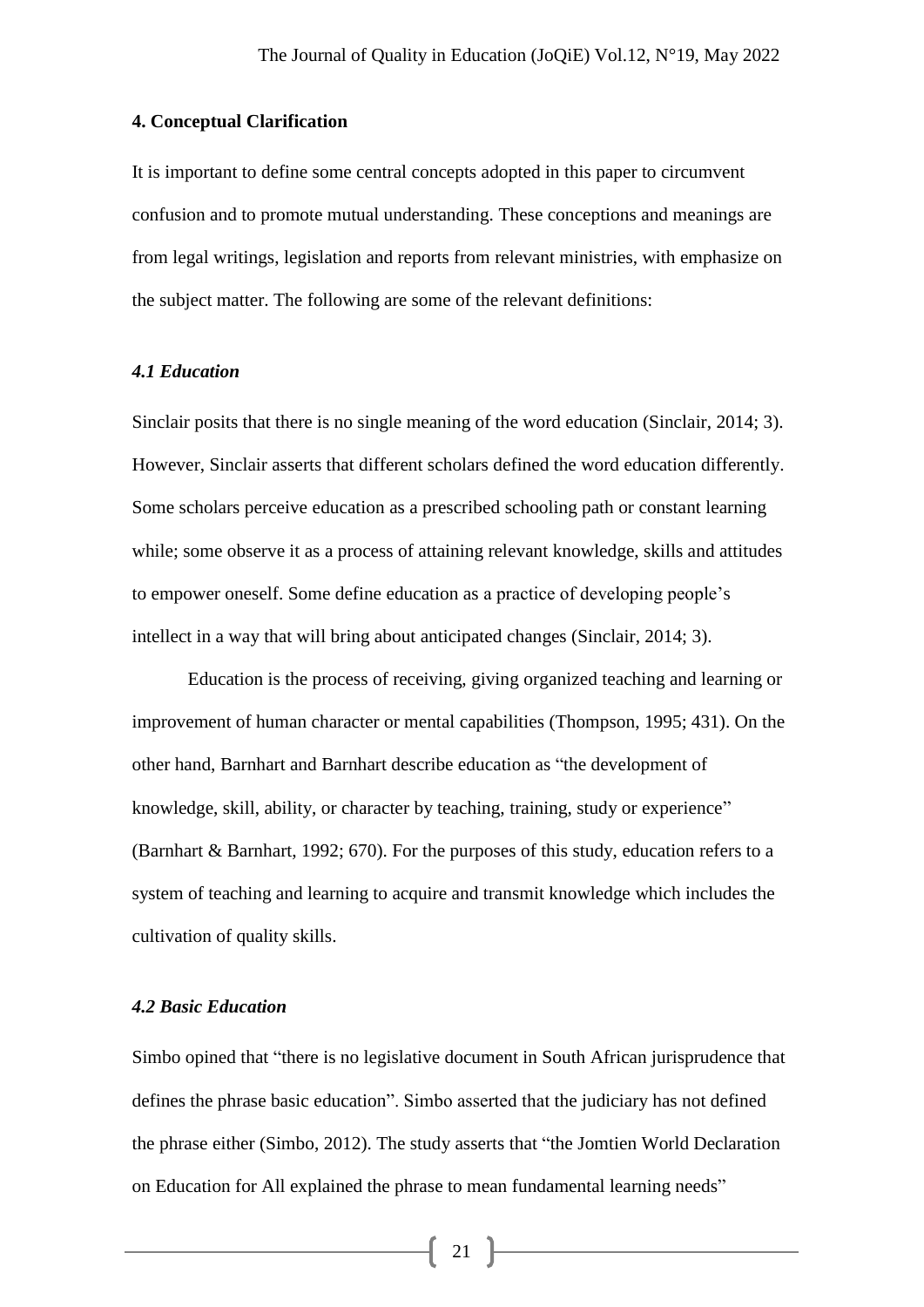(Jomtien Conference, 1990). In explaining these needs, the World Declaration asserts that:

"These needs comprise both essential learning tools (such as literacy, oral expression, numeracy, and problem-solving) and the basic learning content (such as knowledge, skills, values, and attitudes) required by human beings to be able to survive, to develop their full capacities, to live and work in dignity, to participate fully in the development, to improve the quality of their lives, to make informed decisions, and to continue learning. The scope of basic learning needs and how they should be met varies with individual countries and cultures, and inevitably, changes with the passage of time" (Jomtien Conference, 1990; Art 1 (1)).

According to the Department of Basic Education, "basic education" refers to education from grade 1 to 10. This is compulsory education for all South African learners between the ages of 5 and 15. According to department's report, there is also adult basic education which is education for adults over the age of 21 who are no longer eligible to start school with the children from the age of 5 in primary education (Department of Education, Education Centres Project Report, 2011; 1).

On the other hand, the right to elementary education has been elucidated and distinct by the courts to be immediately realizable. In contextualizing the phrase "immediately realizable" the court in *Governing Body of the Juma Musjid Primary School & Others v Essay N.O. and Others* held that:

"It is important to understand the nature of the right to a basic education under section 29 (1) (a). Unlike other socio-economic rights, this right is immediately realisable in that there is no internal limitation requiring that the right be progressively realised depending on the availability of the state's resources and subject to reasonable legislative measures. This right may only be limited in terms of a law of general application, which is reasonable and justifiable in an open and democratic society based on human dignity, equality and freedom. This right is therefore distinct from the right to further education as provided for in section 29 (1) (b). The state is, in terms of this right, obliged through reasonable measures, to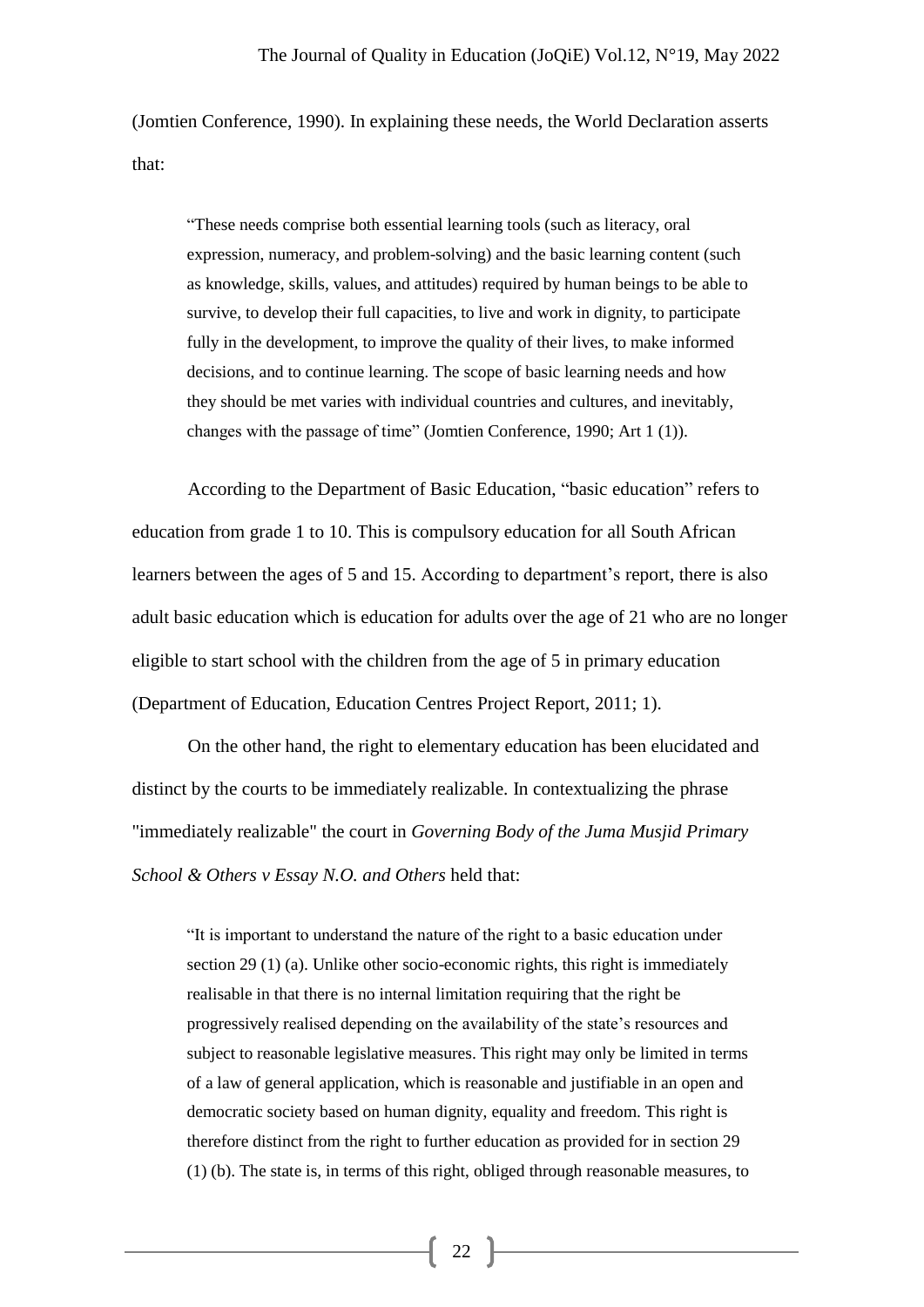make it progressively available and accessible" (*Juma Musjid v Essay*, 2011; par 37).

## *4.3 Further Education*

In accordance with the provisions of Further Education and Training Act, the phrase "further education" refers to "all learning programmes leading to qualifications from levels 2 to 4 (general and further education and training qualification sub-framework) of the National Qualifications Framework as contemplated in the South African Qualifications Authority Act, which levels are above general education but below higher education" (Further Education and Training Act, 1998; sec 1). In the context of this study, the phrase "further education" refers to post-compulsory education different from the higher education offered in universities. This kind of education may be at any stage beyond compulsory secondary education from fundamental skills training to higher occupational education. This education is predominantly offered in FET colleges, occupational-based learning, adult and community learning institutions.

## *4.4 Higher Education*

This paper argues that a distinction can be drawn between "further education" and "higher education". The latter refers to education provided at a higher level than secondary school normally being offered by higher institutional organizations such as universities and colleges. As per the World Declaration on Higher Education, the phrase "higher education" denotes to:

"all types of studies, training or training for research at the post-secondary level, provided by universities or other educational establishments that are approved as institutions of higher education by the competent state authorities" (World Declaration on Higher Education,1998). According to this declaration, this includes "all the activities a given country deems to be higher education - not only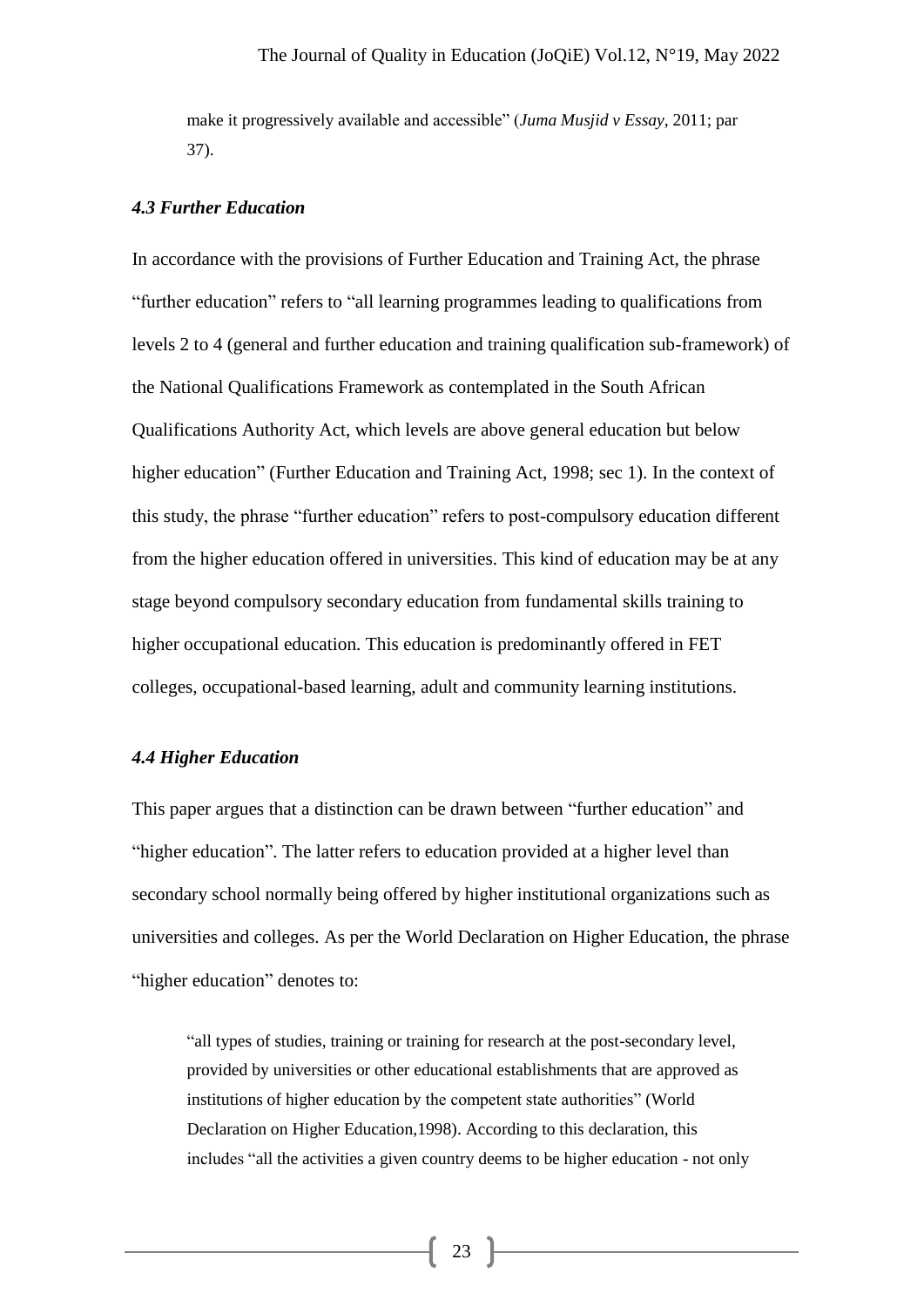those that take place within ordinary universities and graduate schools, but shorterterm education and training courses (polytechnics, junior colleges, and various forms of technical speciality schools) that are 2-3 years in length, and even correspondence courses that make use of information technology and are targeted at a broad population of students" (World Declaration on Higher Education,1998).

# **5. Problem Statement**

Although primary education is assured and postulated in the 1996 Constitution, and free primary education is guaranteed by the Freedom Charter and other international instruments such as the UDHR, the reality, however, is that there is no legislation, policy or instrument in South Africa as well as in the international arena that contains the element of free higher education, which fact makes it difficult if not impossible for the government to provide for fee-free higher education despite the student demand. Looking at the current South African economic status, there is a need to scrutinize the possibility or the likelihood of realizing free and sustainable higher education.

# **6. Purpose of the Study**

The study is directed at scrutinizing the possibility of implementing and realizing free and sustainable higher education in South Africa. The study is also intended to evaluate the South African economy and the government's revenue and resources to respond to the students' call to fund or provide for a fee-free and viable higher education.

## **7. Significance of the Study**

The paper will add to the state's measures and strategies to protect and promote the right to education. It will also give an insight into the construal of the right as envisaged in the Constitution and the right to free education as contained in other frameworks like the UDHR and the Freedom Charter. The paper will also help the Department of

 $\begin{bmatrix} 24 \end{bmatrix}$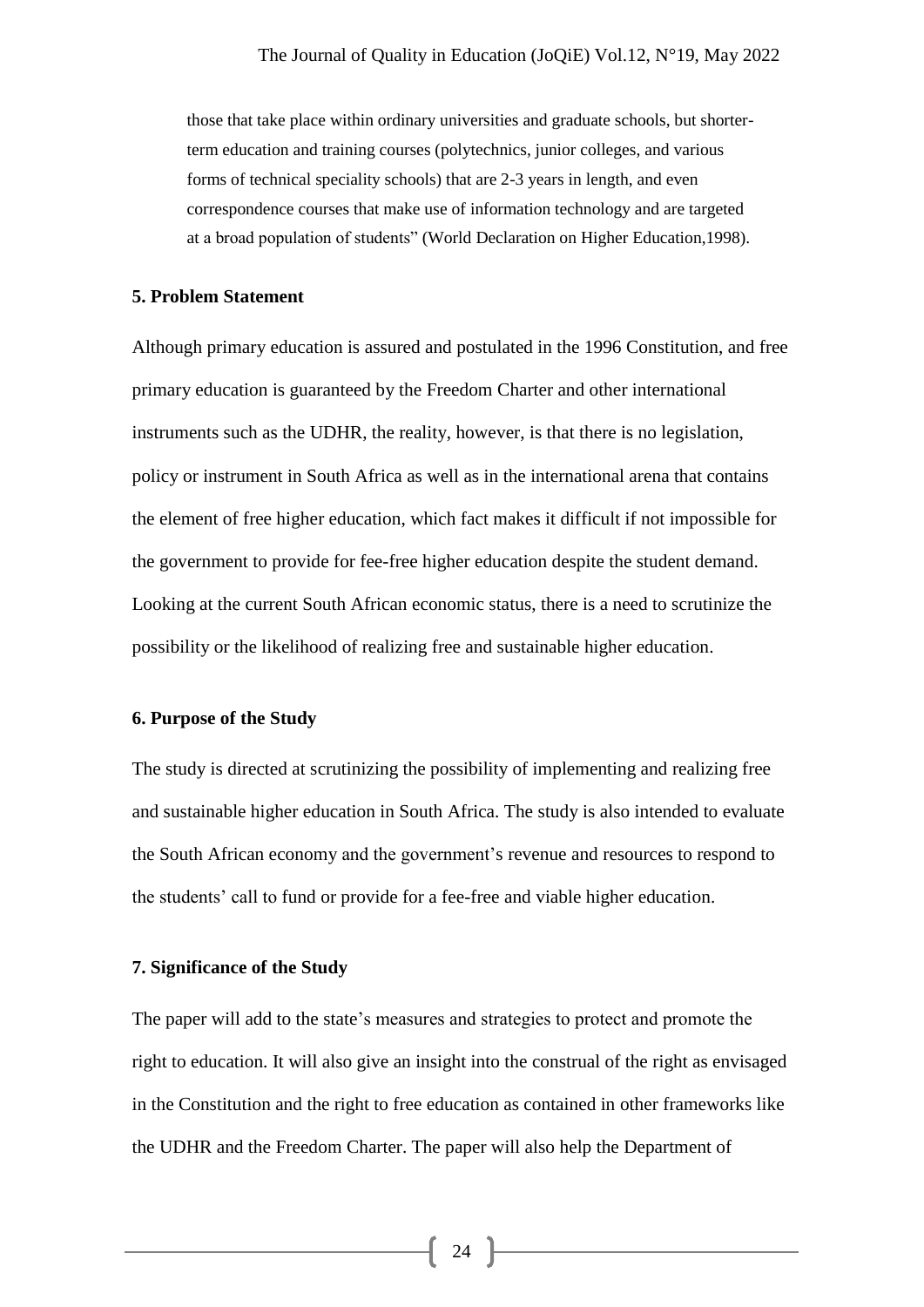Education and other interested parties to protect, uphold and to prioritize the provision of education. It will also assist students including those who were involved in the interpretational misconception of the right to free education to have a clearer conception and meaning of the right.

#### **8. Scholarly Deliberations**

There have been some heated debates across South Africa regarding the provision of free higher education. Bitzer and De Jager maintain that the debates were among others as a result of the announcement by the then president Jacob Zuma that "there would be a zero per cent increase in university fees in 2016" (Bitzer & De Jager, 2018; 13). In a distinct statement, the former president Zuma also alluded that "free higher education would be possible, although could not be implemented overnight" (Bitzer & De Jager, 2018; 13).

Contrarily, the Minister of Higher Education, Science and Technology, Blade Nzimande highlighted that "free higher education for all students would be impossible but could be restricted to students from poor families". On the other side, Roshuma depicts that "following an analysis by the South African Institute of Race Relations, free higher education for all would only be possible if the South African government would adjust their spending priorities". Bitzer and De Jager posit that following the announcement by the then-president Jacob Zuma, few students were satisfied while the majority who were not satisfied and demanded a total fee-free higher education, opted to engage in a serious protest action across the country (Bitzer  $\&$  De Jager, 2018;13).

On the other hand, Bitzer and De Jager assert that "the provision of free higher education would not be a good idea, because a developing country like South Africa cannot afford to implement it owing to lack of resources" (Bitzer & De Jager, 2018;13). Moreover, Raborife, opined that "if higher education is to be made free, it will be of a

25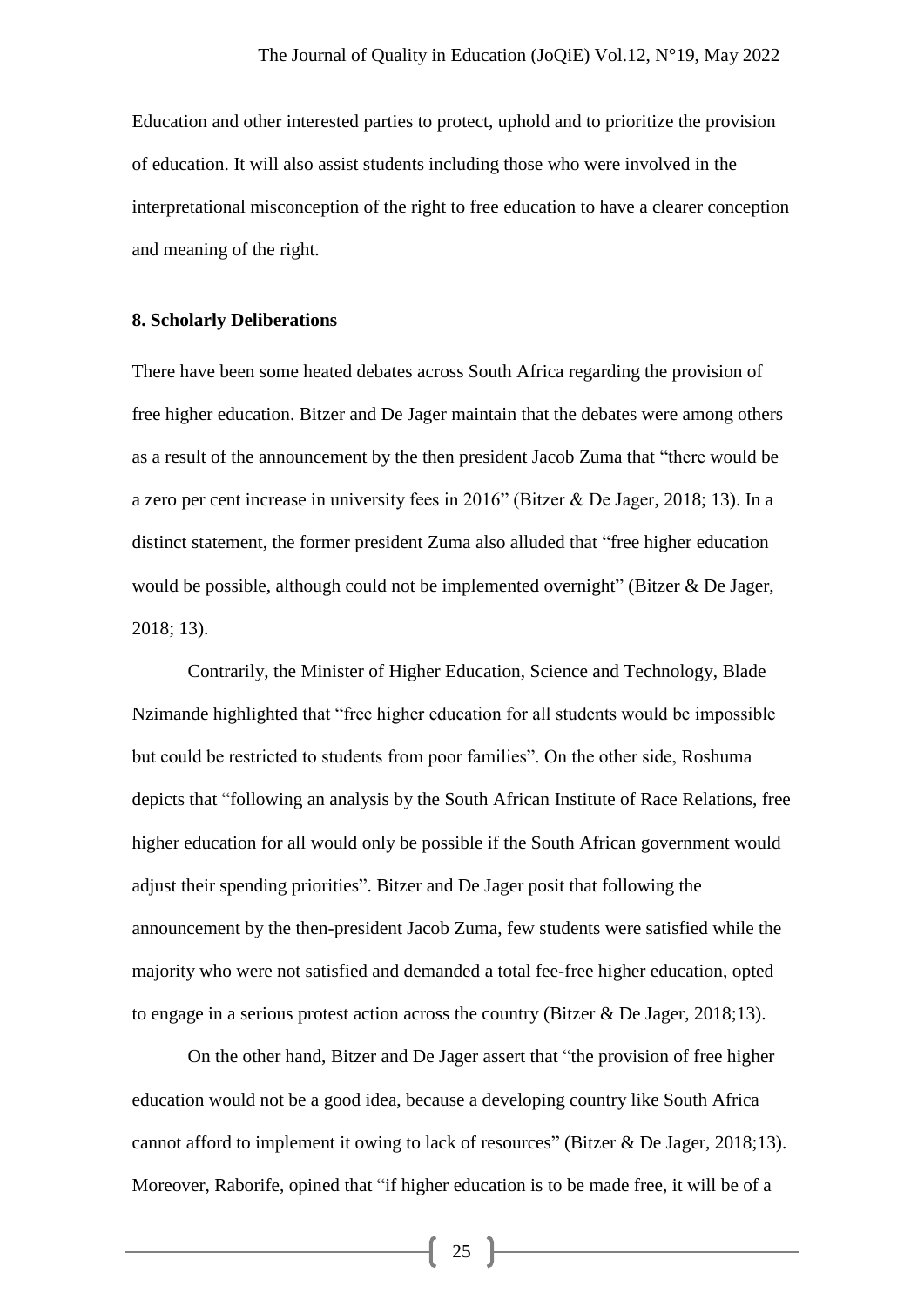reduced quality, which may result in lack of student motivation to complete their studies or to perform to the required quality criteria" (Raborife, 2016). Teferra asserts that education in South African institutions of higher learning can never be free of cost hence, the country does not have ample resources to fund the process (Teferra, 2016;9).

# **9. The Meaning and the Fallacy of the Right to Free Education**

Remarkably, the constituent of fee-free education, albeit not free higher education was espoused by the UDHR. Article 26 stipulates that:

"Everyone has the right to education. Education shall be free, at least in the elementary and fundamental stages. Elementary education shall be compulsory. Technical and professional education shall be made generally available and higher education shall be equally accessible to all based on merit. Education shall be directed to the full development of the human personality and the strengthening of respect for human rights and fundamental freedoms. It shall promote understanding, tolerance and friendship among all nations, racial or religious groups, and shall further the activities of the United Nations for the maintenance of peace. Parents have a prior right to choose the kind of education that shall be given to their children" (HDHR, 1948; Art 26 (1) (2) and (3)).

The UDHR was shadowed by other domestic regulations and frameworks; for instance, the Freedom Charter and the SASA. The Freedom Charter specifies that "the doors of learning shall be opened to all. Education shall aim to teach the youth to love their people and their culture, to honour human brotherhood, liberty and peace. Education shall be free, compulsory, universal and equal for all children" (Freedom Charter, 1955).

Subsequent to the above two legislative framework, this paper postulates that "there has been an interpretational misconception by the majority of South Africans, particularly students in universities concerning the provision of free higher education" (Sefoka, 2019; 1768). The students contended that "there must be a fee-free higher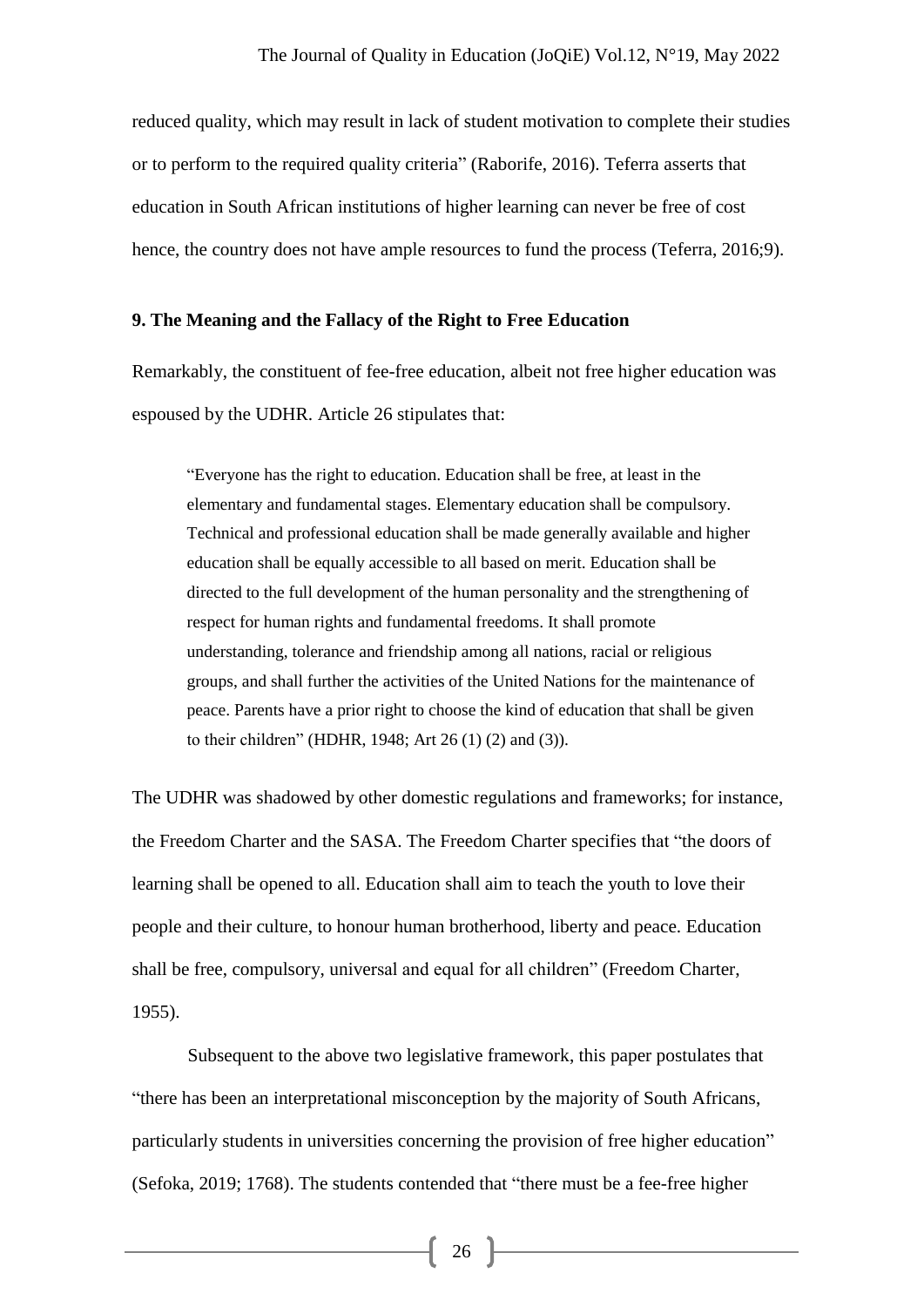education specifically referring to the Freedom Charter, which students argued that it promises free higher education". The misconceptions steered an intense debate followed by student unrests across the South African universities that became commonly recognized as the "#*Feesmustfall*" (Calitz & Fourie, 2016). Sefoka highlighted that "this issue commenced on or about the end of 2015 and beginning of 2016 when students in South African institutions of higher learning rose up and initially demanded a zero or no increase on their tuition fees which then later somersaulted into a free higher education" (Sefoka, 2019;1768).

In an attempt to clear the misconception, the ANC interpreted the delusion of what the students thought of the Freedom Charter. In doing so, the former Secretariat Gwede Mantashe explained that:

"People say there will be free education, no, that's not what the Freedom Charter says. The Freedom Charter says higher education and technical training shall be open to all, that is the right to it. By means of state allowances and scholarship on the basis of merit. The right is open, but access is on the basis of merits. We have exceeded that. That's our submission for a public debate" (ENCA 4 Oct, 2016; 5).

## **10. Argument**

It must be kept in mind that the admission rates in the institution of higher learnings increase rapidly year in and year out which fact is exacerbating the debates on its funding strategies (Dung & Mncayi, 2016). In most jurisdictions including South Africa, funding higher education is habitually and mainly dependent on government revenue (UNESCO, 2011). This is augmented by Karkkainen's argument that "in 66 per cent of the Organization for Economic Co-operation and Development (OECD) countries, at least 80 per cent of higher education funding has come from the government countries since the 1980s" (Karkkainen, 2006;4). Moreover, Johnstone emphasizes that "the long queue of crucial needs that compete with public higher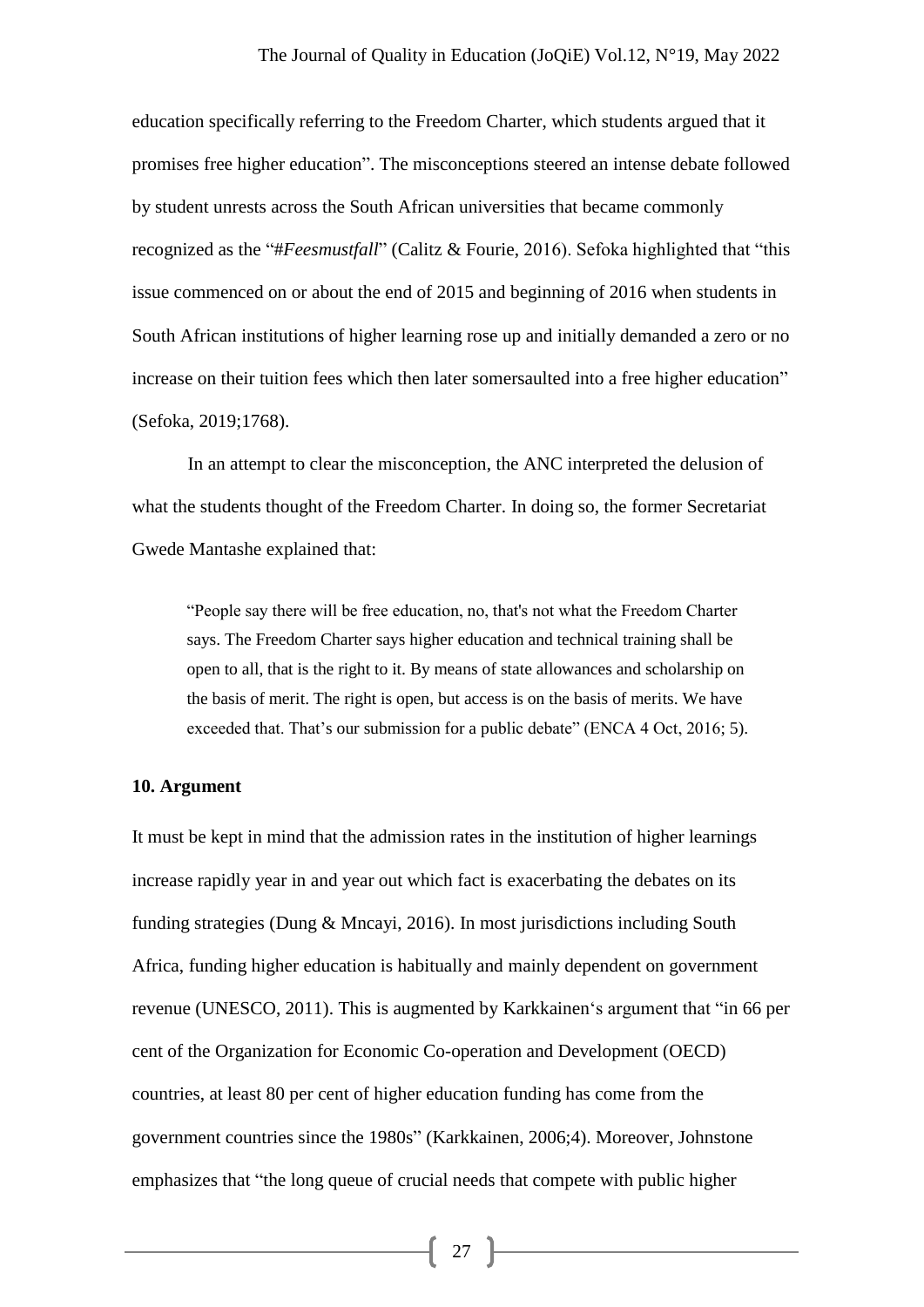education for a share of scarce public revenues have been increasing the financial pressure on higher education, especially in low- and middle-income countries" (Johnstone, 2010;3, Dung & Mncayi, 2016; 163).

#### **11. Conclusion**

The study concludes that education is vital in shaping every nation and it frees people from the oppression of illiteracy as provided for in domestic and international instruments aimed at promoting the provision of free basic education. The paper further concludes that South Africa is an emerging state with inadequate resources, not sufficient enough to cater for free higher education despite the students' demand.

The study asserts that meanwhile education is a means that can be utilized to shape and improve a country's economy, providing South Africans with quality education will serve as a steppingstone to develop this country economically and in all spheres. On the other side, the paper emphasizes that although education is perceived as a bridge to escape poverty and starvation (Dwane, 2012), the provision of free education in a developing country such as South Africa may be the death of that country hence, its economy is not robust. This paper concludes that the major problem is that South Africa is an emerging state with inadequate wealth, not sufficient enough to cater for free education in Institutions of Higher learning.

## **12. Recommendation**

The paper recommends that for the realization of free higher education, the government should make higher education free based on merits as opposed to free for every student and to enact legislation that will ensure proper compliance and to guard against misuse of state funds. That will also serve as a motivation to achieve academic excellence which will not compromise the quality of education. Even though South African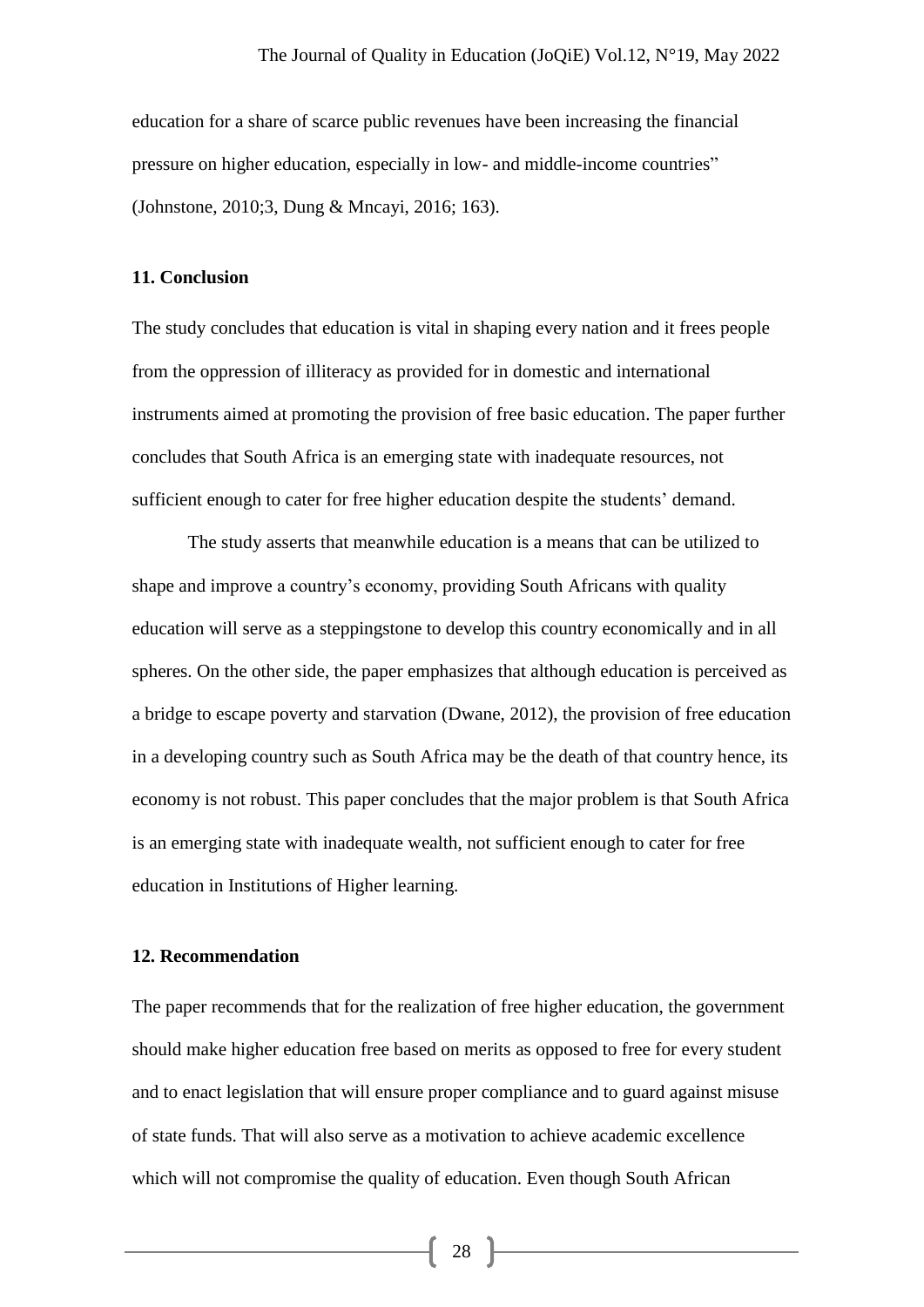economy is not so well established to fund free higher education, the provision of a total fee-free higher education will not only worsen the economic status of the country despite its instability, but it will also compromise the quality of education in a sense that students are likely to relax and not strive for academic excellence.

## **Reference**

- Barnhart, C.L. and Barnhart, R.K. (Editors) (1992). The World Book Dictionary. Volume One, A-K. Chicago: World Book, Inc.
- Bitzer E. and De Jager E. (2018). The views of commerce students regarding free higher education in South Africa. By South African journal of higher education.
- Calitz E and Fourie J. (2016). "The historically high cost of tertiary education in South Africa", Stellenbosch Economic Working Papers: 02/16. Stellenbosch: University of Stellenbosch & Bureau of Economic Research.
- Committee on Economic, Social and Cultural Rights (CESCR), United Nations Economic and Social Council, Twenty-first session, 15 November-3 December 1999.
- Dung S.H and Mncayi P. (2016). Determinants of the perceptions of free higher education among students at a South African university, International Journal of Economics and Finance Studies Vol 8, No 1, 2016 ISSN: 1309-8055.
- Dwane Y. (2012). An Equal Education (EE)'s head of policy, communications and research report delivered on 24 April 2012. Also available at www.groundup.org.za-retrived 09-07-2019.
- ENCA (2016). "Freedom Charter Never Promised Free Higher Education: ANC", 4 October 2016, https://www.enca.com/south-africa/freedom-charterneverpromised-free-higher-education-anc retrieved 09.07.2019.

Further Education and Training Act 98 of 1998.

- *Governing Body of the Juma Musjid Primary School & Others v Essay N.O. and Others* 2011 (7) BCLR 651 (CC).
- Johnstone B. (2010). Financing Higher Education: Who Pays and Other Issues. http://gse.buffalo.edu/org/IntHigherEdFinance/files/Publications/foundation\_pap ers/(2009)\_Financing\_Higher\_Education.pdf retrieved 08.07.2019.